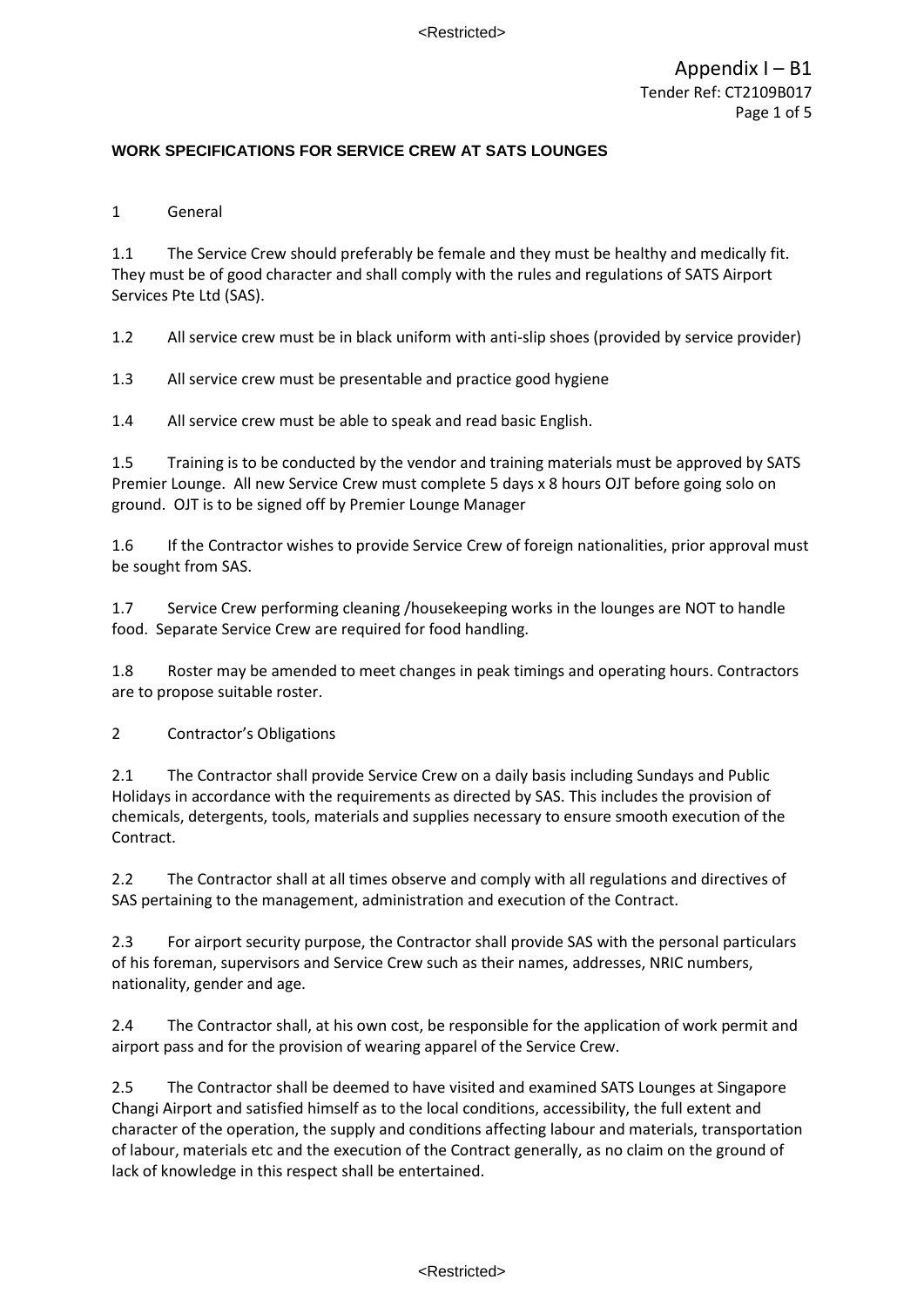# **WORK SPECIFICATIONS FOR SERVICE CREW AT SATS LOUNGES**

2.6 The Service Crew shall be employed exclusively for the execution of the Contract and shall not be deployed for any other job(s) or contractor(s) either within the buildings or any other buildings.

2.7 The Service Crew are required to report promptly to SAS's representative for instructions and allocations of duties prior to the start of shift duties.

2.8 The Contractor shall have one experienced and competent English speaking Foreman who shall liaise closely with SAS or its authorized representative.

2.9 The Foreman shall be deemed to have full authority from the Contractor and any instructions given to the Foreman by SAS shall be deemed to have been given to the Contractor.

2.10 The Foreman shall maintain written records as required, showing the report for work by each Service Crew and such records shall be made available to SAS for inspection at any reasonable time.

2.11 The time of work and number of service crew for each lounge shall be as stated in the "Deployment of Cleaners" as well as in the "Pricing" files

2.12 The charges for Service Crew on overtime work shall be quoted separately on a per hour basis.

3 Uniforms

3.1 The Contractor shall provide, at its own cost, uniform and shoes for his Service Crew. Uniform and shoe designs must be proposed and approved by SAS. Uniform provided shall be distinct in colour from the contractor's other workers employed by other organizations at the airport. Since SATS Lounges are very special areas, uniform for the workers must be in presentable conditions.

3.2 The Contractor shall provide nametags or other identification badges, which must be acceptable to SAS, to his Service Crew.

4 Industrial Safety

4.1 The Contractor shall at all times observe and comply with all prevailing laws and regulations relating to safety now and hereafter in force and shall bear all costs connected with the compliance.

4.2 The Contractor shall be responsible to take all safety precautions to eliminate danger to his workers, the general public and the property of others.

5 Periodic Cleaning

5.1 The Schedule for areas to be cleaned is to be shared with SATS Premier Lounge at least 3 days in advance. Completion of job is to be checked against check list provided by SATS Premier Lounge and it has to be signed off by Duty Manager.

5.2 There should be a separate team to conduct periodic cleaning. The scope of work includes: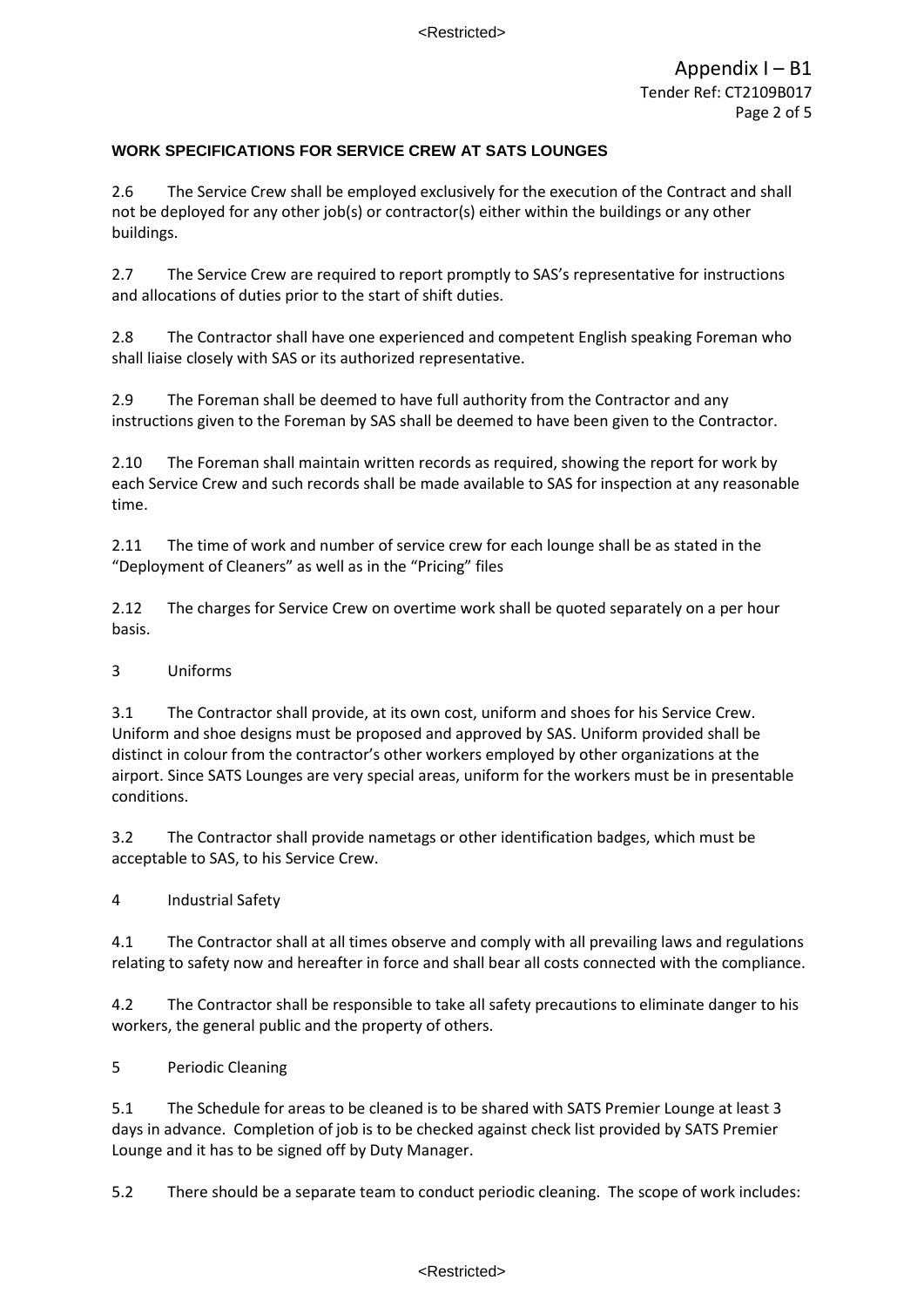<Restricted>

# **WORK SPECIFICATIONS FOR SERVICE CREW AT SATS LOUNGES**

- 1. Dusting of all high areas in the lounge, including decorative fixtures
- 2. Carpet shampooing
- 3. Scrubbing of non-carpeted floor area in the lounge
- 4. Maintaining the cleanliness of furniture
- 5.3 The above cleaning specifications shall read in conjunction with those in Appendix C A1.
- 6 Pest Control
- 6.1 Provision of pest control to the entire lounge.
- 6.2 Perform spraying of insecticide and laying of baits to deter pest and prevent breeding.
- 6.3 Maintenance and cleaning of Electric Flies Killer.
- 6.4 Submission of monthly service report.
- 6.5 The above pest control specifications shall be read in conjunction with those in Appendix C A2.

## 7 SAS Rights

7.1 SAS shall be at liberty to object and require Contractor to remove forthwith from the buildings, compounds or any site in the airport compound any person employed by the Contractor, who is in the opinion of SAS, has misbehaved himself, or is incompetent or negligent in the proper performance of his duties, or whose employment is otherwise considered by SAS to be undesirable. Any person so removed from the works shall be replaced as soon as practicable by a competent substitute approved by SAS.

7.2 SAS may employ Service Crew elsewhere and recharge the total costs thereof to the Contractor if the Contractor fails to perform the work satisfactorily or supply the Service Crew as specified. Alternatively, it may impose liquidated damages on the Contractor.

7.3 The service crew is required to pass a basic conversation test with 10 scenarios conducted by the SATS Duty Manager. To pass the test, the service crew has to score 7/10. The test would include the following:

- 1. Basic greeting to passengers
- 2. Permission to clear used plates from table
- 3. Ability to understand food and beverage offerings in the lounge
- 4. Manage the queue for toilets and shower rooms
- 5. Basic courtesy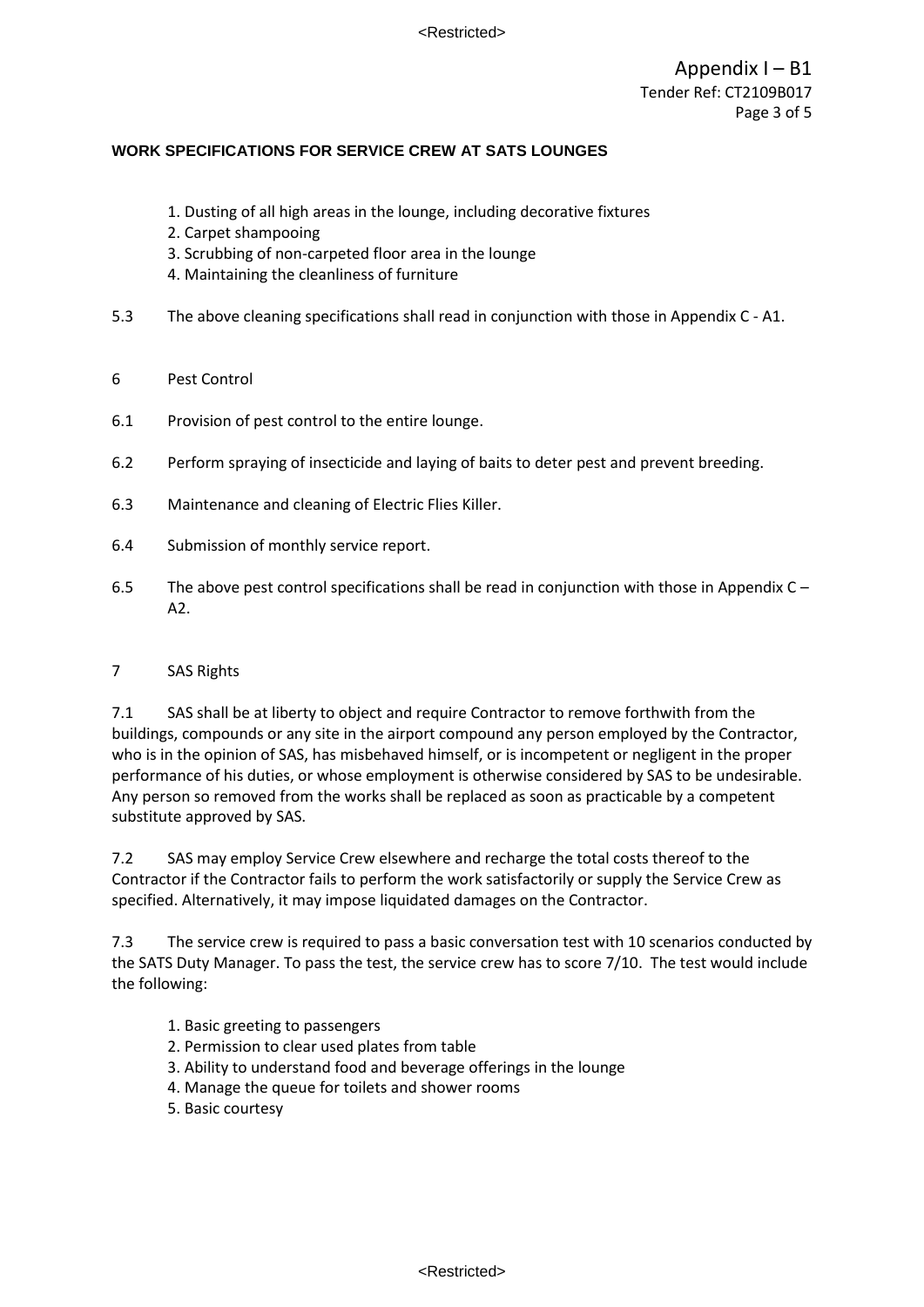<Restricted>

### **WORK SPECIFICATIONS FOR SERVICE CREW AT SATS LOUNGES**

### **8 Service Crew Category & Work Scope**

#### 8.1 Food Handler

8.1.1 They are required to meet and greet passengers

8.1.2 They have to maintain the buffet area of the lounge and ensure that all food items are topped up, buffet area is clean and to heat-up and replenish food items promptly

8.1.3 They have to receive and account for food inventory during delivery.

8.1.4 Attend to ad-hoc top-up orders as and when required.

8.1.5 The Contractor shall at its own cost, have the food-handlers trained and certified under the WSQ Food & Hygiene Course.

8.1.6 All Food Handlers must complete 168 hours (21 days x 8 hours) of on-job-training before being deployed.

8.1.7 Any substitution or replacement of service crew must also be smartly dressed in uniform and pre-trained before start of duty.

### 8.1.8 MEDICAL REQUIREMENTS :

| <b>TYPES OF MEDICAL</b><br><b>SCREENING</b>                                                     | <b>FREQUENCY</b>                                                          | <b>MEDICAL TECHNICAL SPECS</b><br><b>(EG WHAT &amp; HOW TO CHECK,</b><br><b>WHAT TO USE, ETC)</b> |
|-------------------------------------------------------------------------------------------------|---------------------------------------------------------------------------|---------------------------------------------------------------------------------------------------|
| <b>CHEST X-RAY</b>                                                                              | ONCE A YEAR (FOR THOSE<br>FOOD HANDLERS $\geq$ 45 YEARS<br>OLD);          | 1) Tests to be conducted by<br>SATS approved panel of<br>medical doctors.                         |
|                                                                                                 | <b>ONCE IN 2 YEARS FOR THOSE</b><br>FOOD HANDLERS $\leq$ 45 YEARS<br>OLD) | 2) Details will be provided by<br>Hygiene Section, Food R&D<br>dept.                              |
| Medical Check-Up including<br>physical fitness, eyesight<br>testing and hands skin<br>condition | ONCE A YEAR                                                               |                                                                                                   |

#### **Note:**

- a) All food handlers are required to attend and successfully completed the Basic Food Hygiene conducted by WSQ.
- b) Please note that medical requirements may be different in the future.